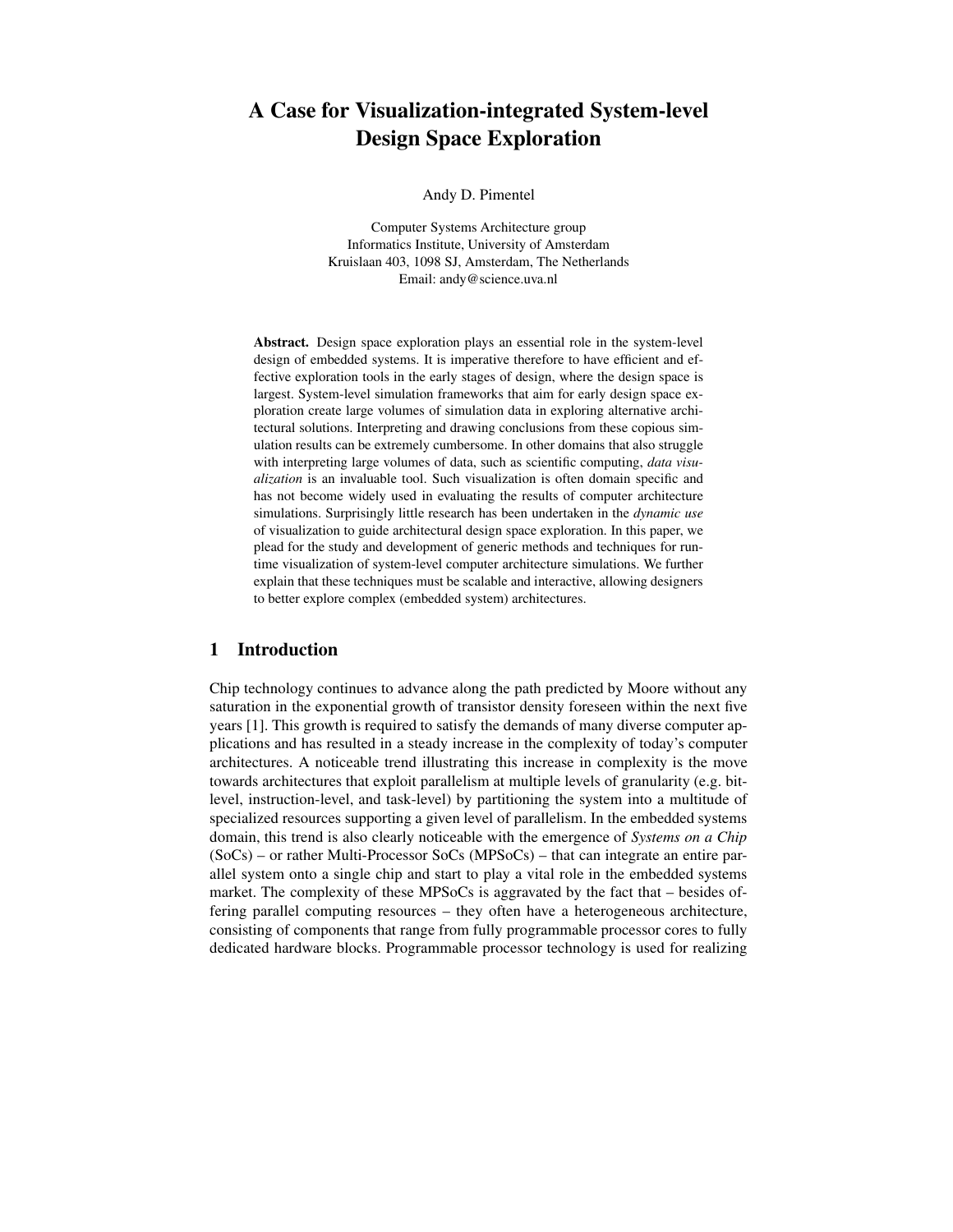flexibility, for example to support multiple applications and future extensions, while dedicated hardware is used to optimize designs in time-critical areas and for power and cost minimization. Because of the complexity of these MPSoC architectures, it is crucial to have good tools for exploring design decisions during the early stages of design. In recent years, much work has been undertaken in design space exploration and this paper explores an area that promises to increase the productivity of designers still further.

System-level simulation frameworks that aim for early design space exploration can create large volumes of simulation data in exploring alternative architectural solutions. Interpreting and drawing conclusions from these copious simulation results can be extremely cumbersome. In other domains that also struggle with interpreting large volumes of data, such as scientific computing, *data visualization* is an invaluable tool. Such visualization is often domain specific and has, surprisingly enough, not become widely used in evaluating the results of computer architecture simulations. Here, results are usually still presented graphically as a post-mortem but very little research has been undertaken in the *dynamic use* of visualization to guide design-space explorations. In this paper, we advocate the study and development of generic methods and techniques for run-time visualization of system-level computer architecture simulations. Specifically, we focus on those simulations that target architectural design space exploration. We explain that the visualization techniques must be scalable and interactive, allowing designers to better explore complex architectures that may be heterogeneous in nature and may exploit various levels of concurrency. To summarize, rather than presenting concrete research results, this paper tries to identify a challenging new research area.

The remainder of the paper is organized as follows. The next section provides an introductionary overview of the field of system-level design space exploration. In Section 3, we observe that hardly any research is performed on run-time visualization for architecture simulations, and that this is especially true from the perspective of design space exploration. In Section 4, we therefore plead for visualization-integrated design space exploration, in which generality, scalability, and interactiveness are key ingredients. Finally, Section 5 concludes the paper.

# **2 System-level Design Space Exploration**

The sheer complexity of modern (embedded) computer architectures forces designers to start with modeling and simulating system components and their interactions in the very early design stages. This is an important ingredient of *system-level design* [2, 3]. System-level modelstypically represent workload behavior, architecture characteristics, and the relation (e.g., mapping, hardware-software partitioning) between workload(s) and architecture. These models are deployed at a high level of abstraction, thereby minimizing the modeling effort and optimizing the simulation speed required to explore large parts of the design space. This high-level modeling allows for the early verification of a design and can provide estimates of the performance, power consumption and cost of a design.

Design space exploration (*DSE*) plays a crucial role in system-level architecture design. It is imperative therefore, to have good evaluation tools for efficiently explor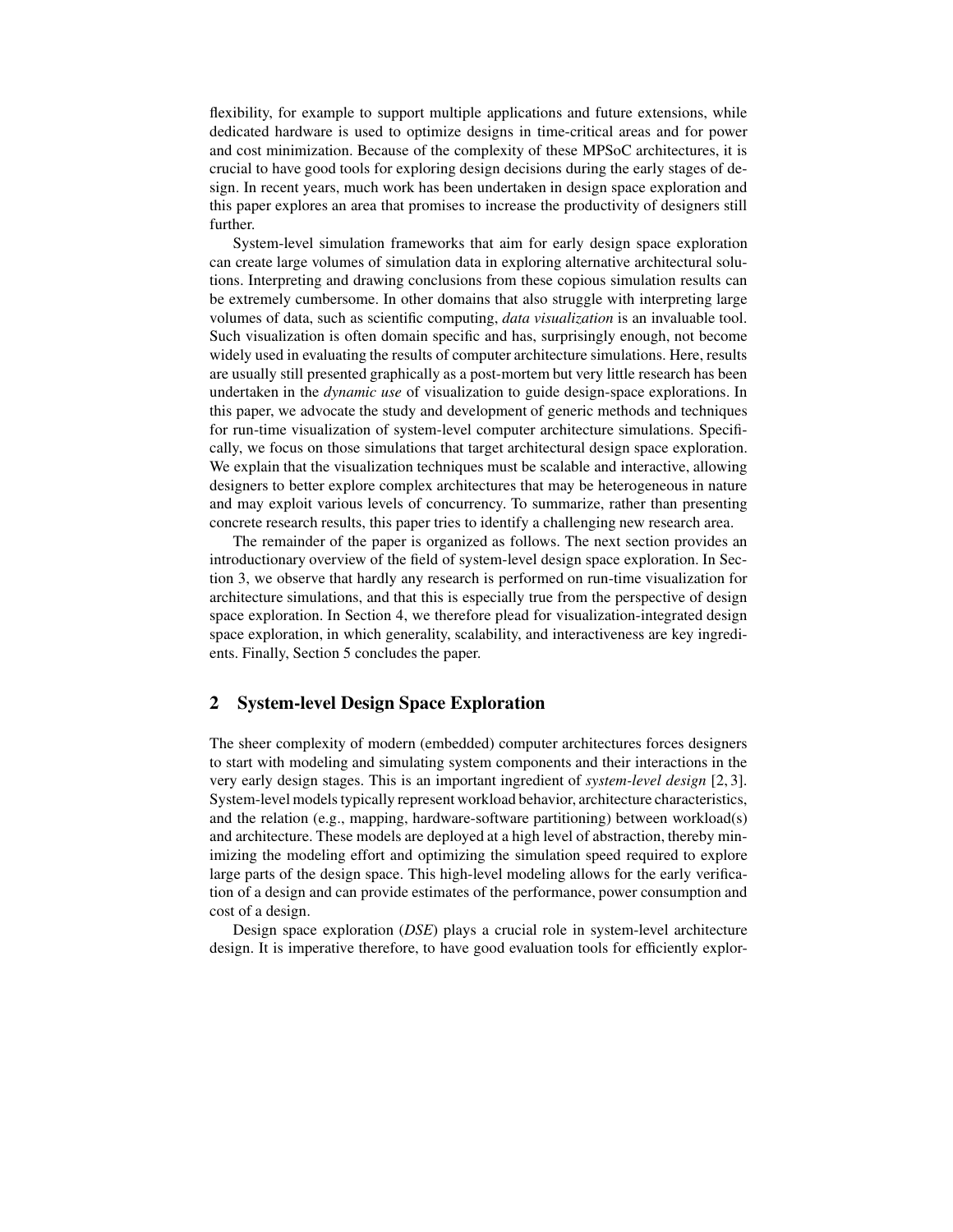ing different design choices during the early design stages, where the design space is largest. Consequently, considerable research effort has been spent in the last decade on developing frameworks for system-level modeling and simulation that aim for early architectural exploration. Examples are Metropolis [4], MESH [5], Milan [6], Artemis [7, 8] and various SystemC-based [9] environments such as the work of [10]. This research has produced significant results in various disciplines of system-level modeling and simulation. With respect to application modeling, or workload modeling, much work has been performed in the area of models of computation (e.g.,[11–14]). System-level modeling and simulation of architectures and their performance constraints has been addressed by a large number of research groups (e.g., [4, 8, 15, 6, 16]). In many of these efforts, transaction-level models [17] are applied in which transactions between architecture components are modeled by atomic transfers of high-level data and/or control. Various research groups also recognize an explicit mapping step between application (workload) models and architecture models and subsequently proposed different mapping mechanisms (e.g., [8, 18, 4]).

Research on the refinement of (abstract) system-level architecture performance models to gradually disclose more implementation details is gaining interest but is still in its infancy. There are several attempts being made to address this issue, such as in the Metropolis [19], Artemis [8], and Milan frameworks [6], the work of [20], and in the context of SystemC (e.g., [10]). In [20], for example, a methodology is proposed in which architecture-independent specification models are transformed (i.e., refined) into architecture models to facilitate architectural exploration. The majority of the work in this field, however, focuses on communication refinement only (e.g., [21–23]).

Finally, different methods have been proposed for helping designers to quickly find good candidate architecturesthat can subsequently be further evaluated and explored by means of simulation. These methods usually apply multi-objective optimization techniques (e.g., [24–27]), or in the case of [6], symbolic analysis.

### **3 Visualization, or the lack of it**

System-level simulations may exhibit vast amounts of simulation data on various characteristics (validity, performance, power consumption, reliability, etc.) for the architecture(s) under investigation. As mentioned before, interpreting and drawing the right conclusions from such copious simulation results may be extremely cumbersome. Because of exactly this reason, other domains that also struggle with interpreting massive amounts of data (or code), such as scientific computing, have embraced data (code) visualization (both at run-time and post-mortem) as a real aid for analysis and interpretation. As a result, visualization has become a research field in its own right in these domains. The same is not yet generally true for the computer architecture domain. Runtime visualization can, however, be extremely helpful to a system designer in identifying or analyzing dynamic effects that may occur during simulation and which may affect static performance but which cannot be analyzed at post-mortem. Here, one can think of, for example, synchronizations, cache behavior and coherency traffic in MPSoCs, or network contention and congestion in Network-on-Chip [28] based MPSoCs. To briefly illustrate the usefulness of run-time visualizations in the context of computer architec-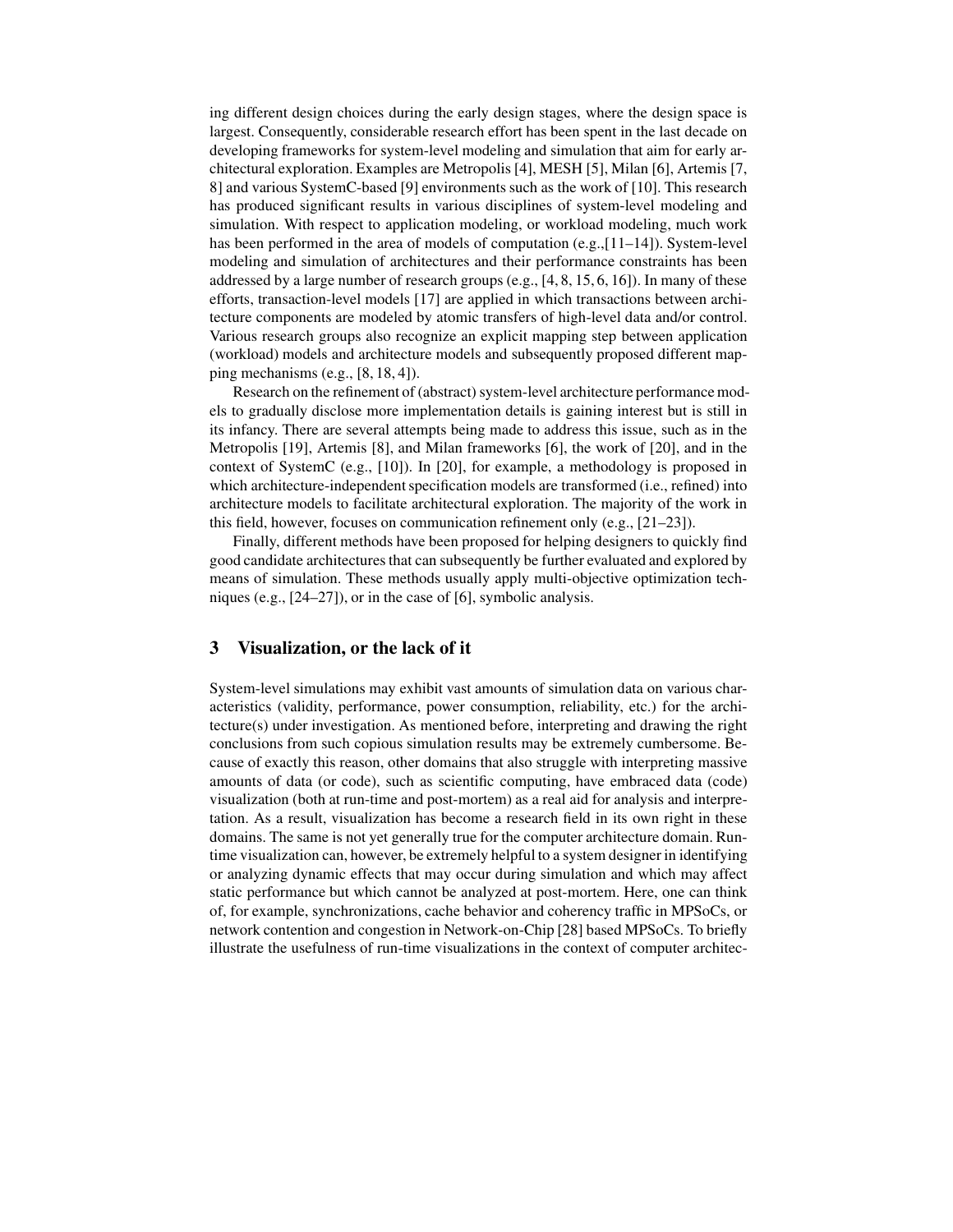

**Fig. 1.** XY and Graphical routing in torus and mesh networks

ture simulation, Figure 1 shows a case study from some early visualization work by our group [29]. The pictures show visualizations of network simulations for eight different network configurations, i.e., for two types of networks (7 7 torus and mesh networks), two types of routing mechanisms (XY routing based on dimension ordering and Graphical routing based on Bresenham's line-drawing algorithm), and two network loads (a uniform network load  $(= 0\%$  hotspot) and a network load in which 20% of the traffic is directed towards a hotspot in the middle of the network). The darker cells in Figure 1 indicate a higher network contention. The visualizations show at a glance the different behaviors of, for example, the two routing mechanisms. While Graphical routing performs well in a torus, it clearly suffers from problems in a mesh network.

Despite the clear benefits, very little research is being conducted into generic methods and techniques for run-time visualization of (system-level) computer architecture simulations. Even more so, research on run-time visualization support to aid the DSE process is basically non-existing. Existing visualization work in the context of computer architecture simulation mainly focuses on visualization technology for educational purposes (e.g., [30, 31]), tightly couples visualization to one particular, often lower than system-level, architecture simulation environment (e.g., [32–34]), or only provides support for post-mortem visualization of simulation results (e.g., [35, 36]). To the best of our knowledge, only the recent research efforts of [37, 38] and especially [39] target generic visualization support in the domain of computer systems' analysis. Although the work of [37, 38] provides generic visualization support, it does so for a wide range of computer system related information which may not necessarily be applicable to computer architecture simulation, with its own domain specific requirements. Here, the data is generated dynamically and the goals are normally to refine a design space with minimum computer resources and elapsed time.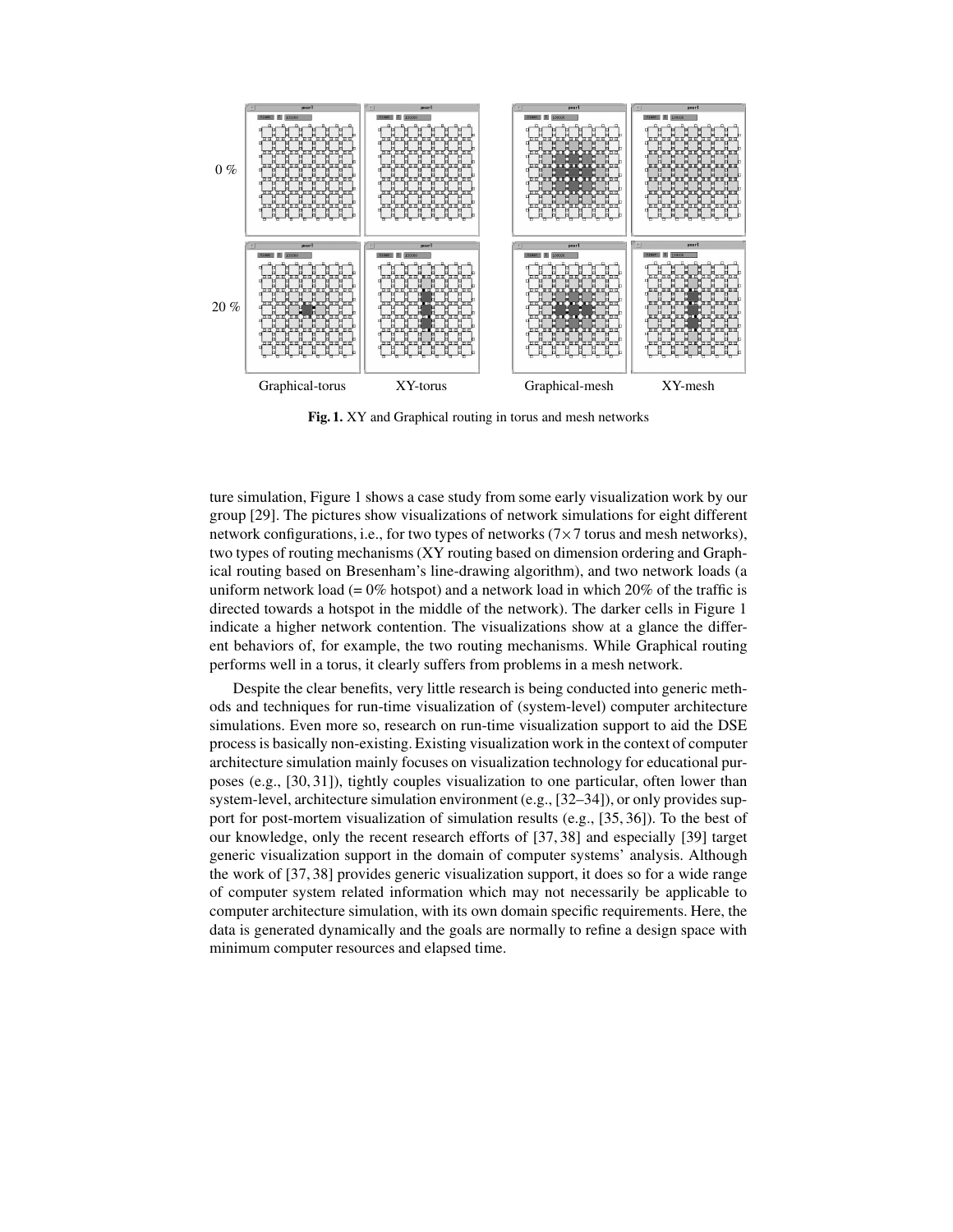

**Fig. 2.** Evaluation criteria for visualization methods for DSE.

The Vista work from [39] aims at generic support for visualization of computer architecture simulations, but it does not target system-level simulation of systems that may comprise a large number of architectural components. As will be pointed out in the next section, this will have impact on the scalability requirements of the visualization. In addition, none of the above research efforts addresses the needs for visualization from the perspective of DSE, in which different trade-offs regarding, for example, performance, power, area, etc., need to be studied. Finally, the aforementioned visualization efforts do not provide the level of interactivity that is desired for effective DSE. In this respect, we envision a visualization-integrated DSE process in which the designer is allowed to provide (interactive) feedback to the simulation environment in order to actively explore and investigate the simulation results, or even to steer the simulation (as will be discussed later on). We believe that such visualization-integrated DSE is critical for improving the effectiveness of (future) system-level DSE approaches, which will eventually lead to reductions of design times.

### **4 Visualization-integrated DSE**

We plead for the development of *generic* methods and techniques to provide *scalable* and *interactive* run-time visualization of system-level computer architecture simulations for DSE. This section will shed some light on what we exactly mean with each of these requirements – generality, scalability, and interactiveness – for the run-time visualization methods. More specifically, we propose to evaluate visualization methods for DSE according to three quantifiable criteria, illustrated as three separate dimensions in Figure 2. Two of these dimensions relate to scalability, while the third refers to interactiveness. The aforementioned requirement of generality can be seen as a fourth criterion, but this one is less easy to quantify.

#### **4.1 Generic visualization support**

To optimize re-use of visualization building blocks, it must be identified what types of generic visualization building blocks are required to compose run-time visualizations for a wide range of computer architecture simulations. Because characteristics other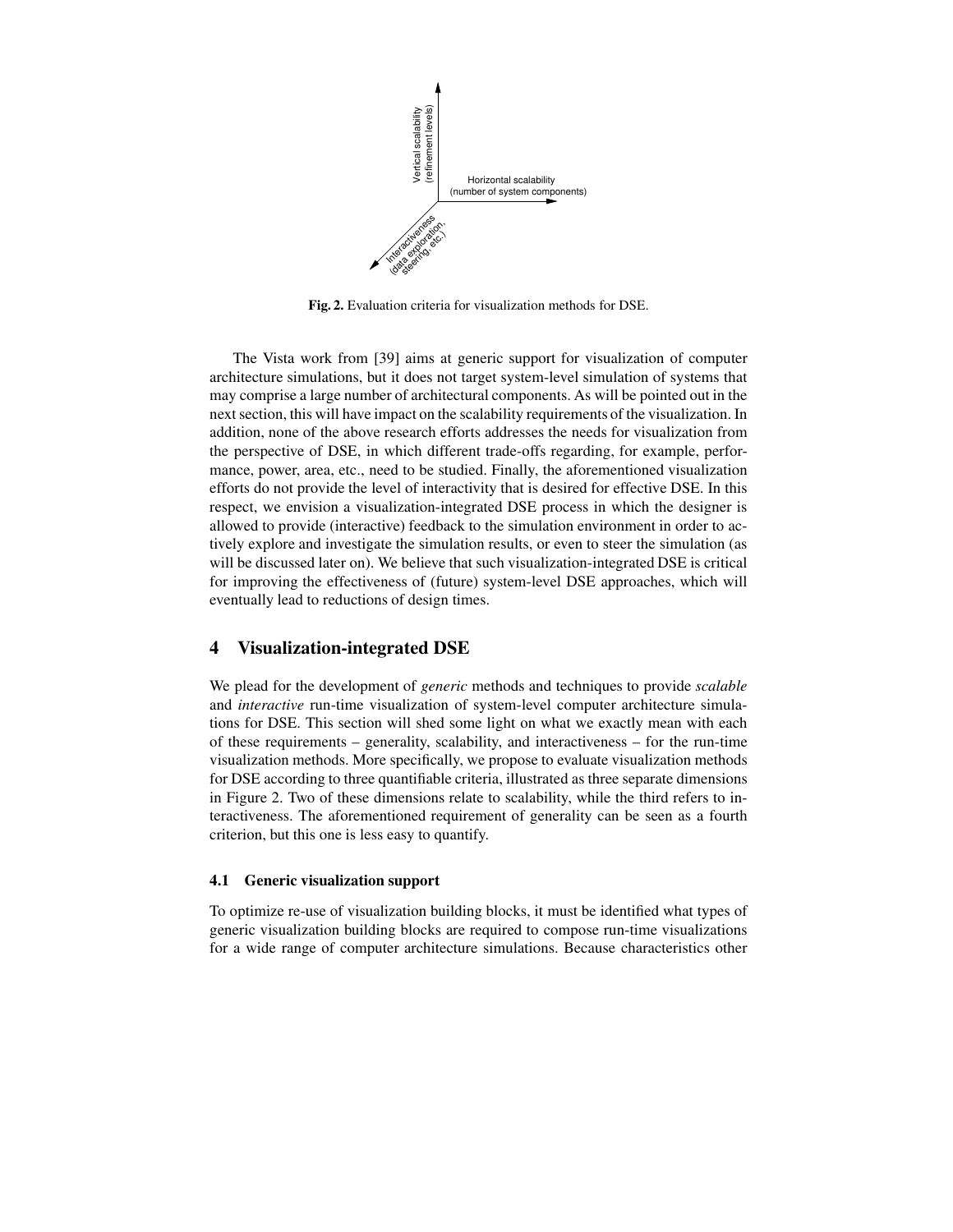than just performance, like power consumption and even cost, also are major design goals in the embedded computing domain, it should be taken into account that a visualization can be applied to different dimensions of the data produced. That is, visualization building blocks must allow for effective employment in the context of performance analysis, the analysis of power consumption, etc. The choice of visualization building blocks is also influenced by the type of data values to be visualized. In this respect, a simple classification of two types of values can be made [29]: *snapshot* values that relate to a particular moment in simulation time (e.g., the signaling of a cache hit/miss) and *integrated* values that relate to the simulation over some time interval (e.g., the cache hitrate). In many occasions, a designer will be interested in, for example, performance behavior over some period of time. This may therefore require that snapshot values from the simulator are first transformed into integrated values before visualizing them. This can be established by defining a number a basic transformations on (raw) data values. Examples of such transformation are *smooth* (smooth a value by calculating the weighted average of the old smoothed value and the current value), *history* (keep a history of value samples), and *average* (calculate the average of a history of value samples). Flexible support for composing a wide range of such transformations on data before they are visualized, is therefore needed.

Furthermore, an efficient and effective mechanism, including a generic API definition, is needed that allows the placing of *probes* in an architecture simulator to capture the events or variables that need to be visualized. The probing mechanism should minimize intrusion and pollution of the target architecture simulation code. This could be achieved by devising a descriptive language with which a designer can describe how the events/variables captured from a simulator need to be *transformed* (applying the aforementioned transformations) and *visualized* (the type of visual used). We believe that an XML-based language may be a good candidate for such visualization descriptions since XML is already used extensively to describe the structure of (system-level) models [40, 41]. By applying visualization descriptions, we establish a strict *decoupling* of the visualization and the simulator code, which minimizes intrusion and pollution of simulator code and maximizes the potentials for re-use of the composed visualizations. The latter includes both re-use within a single simulation environment as well as sharing visualization components between different simulation environments. This should considerably improve the current situation in which designers typically need to develop their own proprietary visualization support.

#### **4.2 Scalable visualization**

In the envisioned run-time visualization technology, the visualizations should be highly scalable, both *horizontally* and *vertically* (see also Figure 2). By horizontal scalability we mean that the visualization methods and techniques should be capable of visualizing simulations of architectures with possibly very large numbers of computational elements, memory and communication components (assuming that sufficient computational resources are provided to perform the visualization). This is an important criterion since future MPSoCs may scale up to systems that integrate hundreds to thousands of processing elements.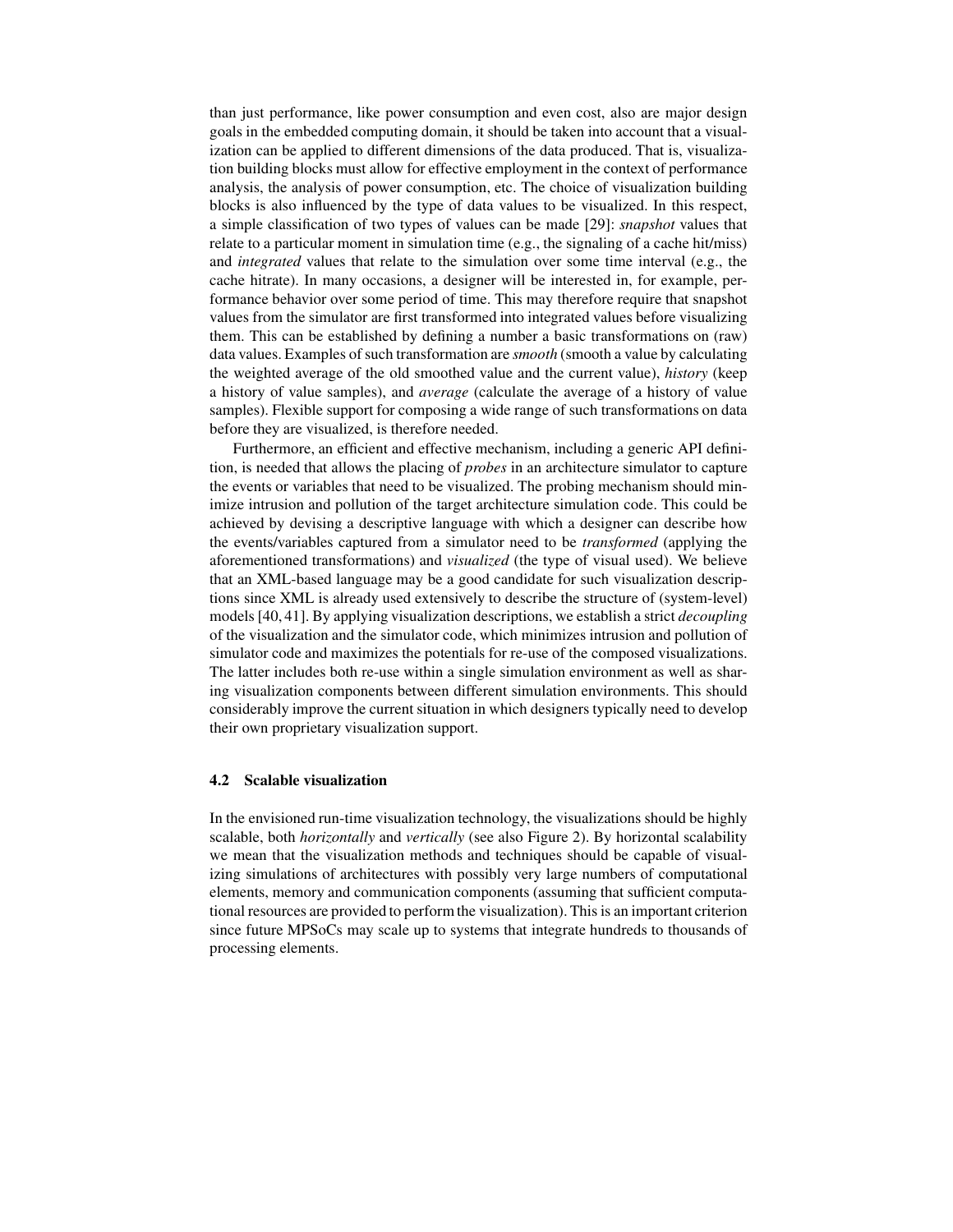

**Fig. 3.** Two types of steering in interactive visualization for DSE: (a) starting (and stopping) instances of an architectural simulation with different parameters, and (b) run-time manipulation of simulation parameters.

With vertical scalability, we refer to the capability of visualizing computer architecture simulations at multiple levels of abstraction. This is analogous to the gradual refinement of system-level architecture simulation models to exhibit more implementation details. It should, for example, be possible for visualizations to follow a similar refinement trajectory, i.e., gradually showing more detailed information. Therefore, it needs to be investigated whether or not such refinements can be formalized in transformations that move the visualization perspective through different levels of abstraction.

#### **4.3 Interactive visualization**

Since the objective is support for DSE, the envisioned visualization technology should not be restricted to a one-way flow of information, namely from simulation to visualization. Rather, the designer should be able to provide interactive feedback to the visualization environment, thereby allowing the designer to actively explore and investigate the simulation results and maybe even *steer* the simulation. In our view, three different types of interactive feedback can be provided by a designer. First, a designer can change the view of a visualization. This might be done by changing the way data is visualized but retaining the same abstraction level, or by changing the level of abstraction in a visualization (as discussed in the above).

The two remaining types of feedback both deal with steering the simulations. This steering is based on the idea of *computational steering* [42, 43] that is commonly applied in the field of scientific computing. In the second type of feedback, simulations can be steered – or orchestrated – by interactively starting up (and stopping) parallel instances of a simulation with different parameters, according to the findings of the designer. With the proper support for visualization, these parallel instances of a simulation and, in particular, the differences between them, aid the architect in the DSE process. This steering mechanism is illustrated in Figure 3(a).

The third type of feedback, which is illustrated in Figure 3(b), comprises the steering of a simulation by changing its parameters at run-time. For (relatively) long-running simulations, it may be too time-consuming to start up a new simulation with different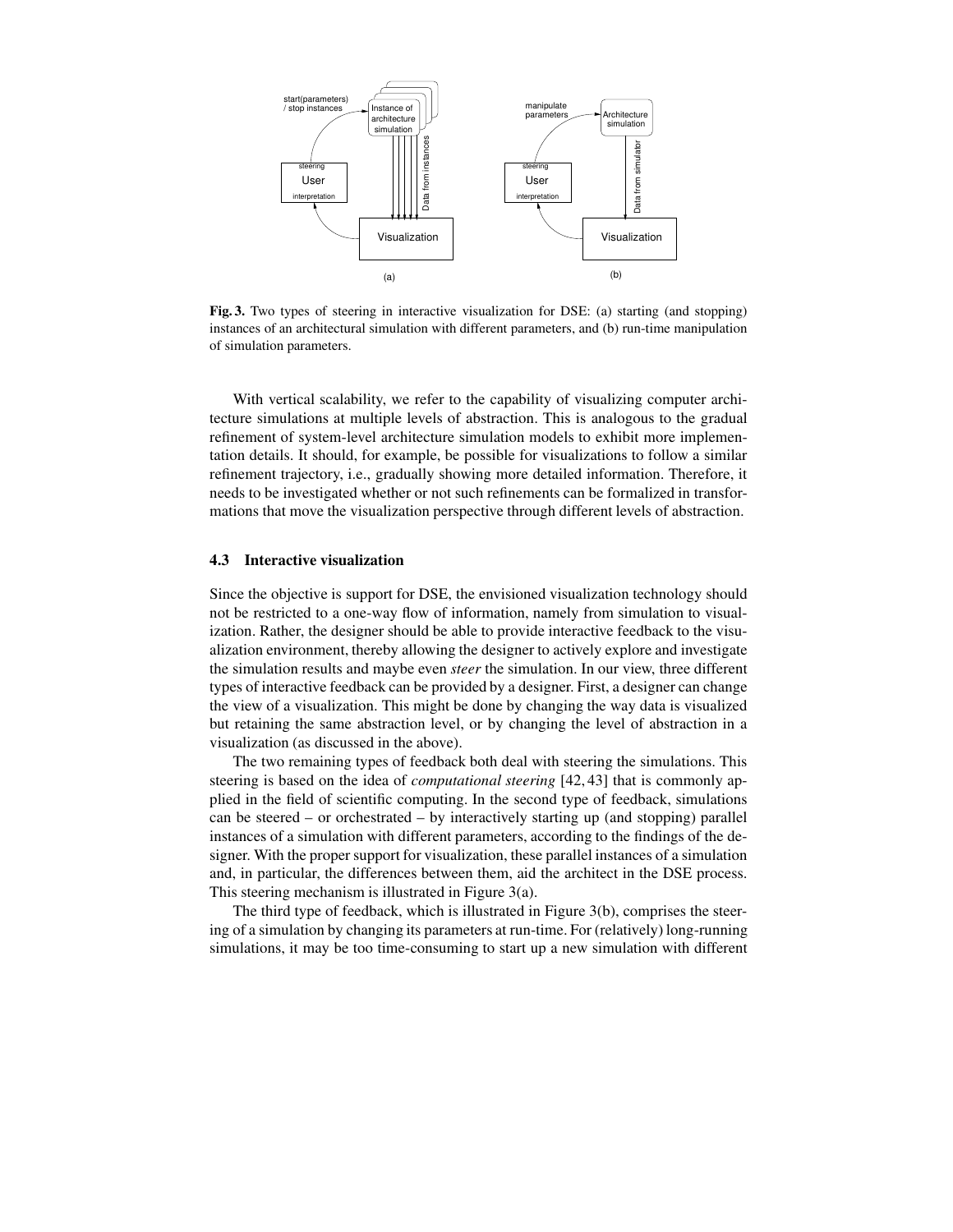parameters to reach a certain interesting point in execution again. Therefore, the potentials for manipulating a running architectural simulation (changing its parameters) also need to be investigated.

Finally, we would like to mention that both forms of interactive steering are orthogonal. So, they can complement each other in order to improve the process of DSE even further.

# **5 Conclusions**

In this paper, we advocated the development of generic methods and techniques for run-time visualization of system-level computer architecture simulations. More specifically, we argued that especially visualization support to aid the process of architectural design space exploration deserves more attention. It was also explained that generality, scalability, and interactiveness are key ingredients in our envisioned visualization technology. Eventually, the proposed visualization-integrated design space exploration should lead to reductions in design times, and hopefully result in better designs. Of course, a logical next step is to give the ideas presented in this paper a more concrete form.

### **References**

- 1. International Technology Roadmap for Semiconductors: Executive summary. http://public.itrs.net/Files/2003ITRS/Home2003.htm (2003)
- 2. Keutzer, K., Malik, S., Newton, A., Rabaey, J., Sangiovanni-Vincentelli, A.: System level design: Orthogonalization of concerns and platform-based design. IEEE Trans. on Computer-Aided Design of Integrated Circuits and Systems **19** (2000)
- 3. Gajski, D.D.: System Level Design Flow: What is needed and What is not. Technical report, CECS, University of California at Irvine (2002) CECS-TR-02-33.
- 4. F. Balarin et al.: Metropolis: An integrated electronic system design environment. IEEE Computer **36** (2003)
- 5. Cassidy, A., Paul, J., Thomas, D.: Layered, multi-threaded, high-level performance design. In: Proc. of the Design, Automation and Test in Europe (DATE). (2003)
- 6. Mohanty, S., Prasanna, V.K.: Rapid system-level performance evaluation and optimization for application mapping onto SoC architectures. In: Proc. of the IEEE International ASIC/SOC Conference. (2002)
- 7. Pimentel, A.D., Lieverse, P., van der Wolf, P., Hertzberger, L.O., Deprettere, E.F.: Exploring embedded-systems architectures with Artemis. IEEE Computer **34** (2001) 57–63
- 8. Pimentel, A.D.: The Artemis workbench for system-level performance evaluation of embedded systems. Int. Journal of Embedded Systems (2005)
- 9. Grötker, T., Liao, S., Martin, G., Swan, S.: System Design with SystemC. Kluwer Academic Publishers, Dordrecht, The Netherlands (2002)
- 10. T. Kogel et al.: Virtual architecture mapping: A SystemC based methodology for architectural exploration of system-on-chip designs. In: Proc. of the Int. workshop on Systems, Architectures, Modeling and Simulation (SAMOS). (2003)
- 11. Buck, J., Ha, S., Lee, E.A., Messerschmitt, D.G.: Ptolemy: A framework for simulating and prototyping heterogeneous systems. Int. Journal of Computer Simulation **4** (1994) 155–182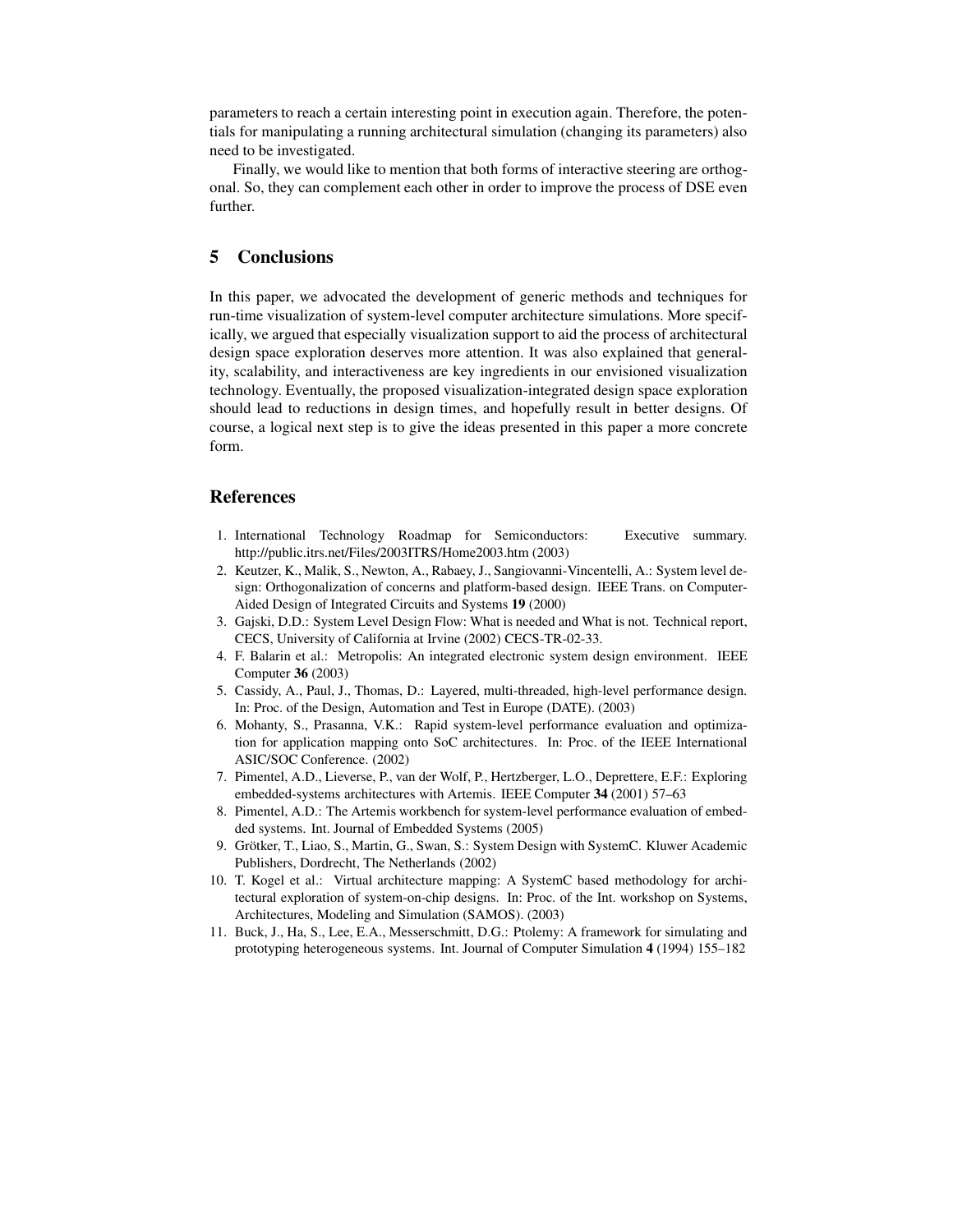- 12. de Kock, E.A., Essink, G., Smits, W.J.M., van der Wolf, P., Brunel, J.Y., Kruijtzer, W.M., Lieverse, P., Vissers, K.A.: Yapi: Application modeling for signal processing systems. In: Proc. of the Design Automation Conference (DAC). (2000) 402–405
- 13. Stefanov, T., Kienhuis, B., Deprettere, E.F.: Algorithmic transformation techniques for efficient exploration of alternative application instances. In: Proc. of the 10th Int. Symposium on Hardware/Software Codesign (CODES'02). (2002) 7–12
- 14. Turjan, A., Kienhuis, B., Deprettere, E.F.: Translating affine nested loop programs to process networks. In: Proc. of the Int. Conf. on Compilers, Architectures and Synthesis for Embedded Systems (CASES). (2004)
- 15. Mihal, A., Kulkarni, C., Sauer, C., Vissers, K., Moskewicz, M., Tsai, M., Shah, N., Weber, S., Jin, Y., Keutzer, K., Malik, S.: Developing architectural platforms: A disciplined approach. IEEE Design and Test of Computers **19** (2002) 6–16
- 16. Lahiri, K., Raghunathan, A., Dey, S.: System-level performance analysis for designing onchip communication architectures. IEEE Trans. on Computer-Aided Design of Integrated Circuits and Systems **20** (2001) 768–783
- 17. Cai, L., Gajski, D.: Transaction level modeling: An overview. In: Proc. of CODES-ISSS. (2003) 19–24
- 18. Živković, V., van der Wolf, P., Deprettere, E.F., de Kock, E.A.: Design space exploration of streaming multiprocessor architectures. In: Proc. of the IEEE Workshop on Signal Processing Systems (SiPS). (2002)
- 19. Densmore, D., Rekhi, S., Sangiovanni-Vincentelli, A.: Microarchitecture development via Metropolis successive platform refinement. In: Proc. of the Design, Automation and Test in Europe (DATE). (2004)
- 20. Peng, J., Abdi, S., Gajski, D.: Automatic model refinement for fast architecture exploration. In: Proc. of the Int. Conf. on VLSI Design. (2002) 332–337
- 21. Abdi, S., Shin, D., Gajski, D.: Automatic communication refinement for system level design. In: Proc. of the Design Automation Conference (DAC). (2003) 300–305
- 22. Lieverse, P., van der Wolf, P., Deprettere, E.F.: A trace transformation technique for communication refinement. In: Proc. of the 9th Int. Symposium on Hardware/Software Codesign (CODES). (2001) 134–139
- 23. Nicolescu, G., Yoo, S., Jerraya, A.A.: Mixed-level cosimulation for fine gradual refinement of communication in SoC design. In: Proc. of the Int. Conference on Design, Automation and Test in Europe (DATE). (2001)
- 24. Haubelt, C., Mostaghim, S., Slomka, F., Teich, J., Tyagi, A.: Hierarchical synthesis of embedded systems using evolutionary algorithms. In: Evolutionary Algorithms for Embedded System Design. Kluwer Academic Publishers (2002)
- 25. Palesi, M., Givargis, T.: Multi-objective design space exploration using genetic algorithms. In: Proc. of the 10th Int. Symposium on Hardware/Software Codesign (CODES). (2002)
- 26. Thiele, L., Chakraborty, S., Gries, M., Künzli, S.: A framework for evaluating design tradeoffs in packet processing architectures. In: Proc. of the ACM/IEEE Design Automation Conference (DAC). (2002)
- 27. Erbas, C., Erbas, S.C., Pimentel, A.D.: A multiobjective optimization model for exploring multiprocessor mappings of process networks. In: Proc. of the IEEE/ACM CODES+ISSS Conference. (2003)
- 28. Benini, L., Micheli, G.D.: Networks on chips: A new SoC paradigm. IEEE Computer **35** (2002) 70–80
- 29. Kok, H.C., Pimentel, A.D., Hertzberger, L.O.: Runtime visualization of computer architecture simulations. In: Proc. of the Workshop on Performance Analysis and its Impact on Design (in conjunction with ISCA '97). (1997) 15–24